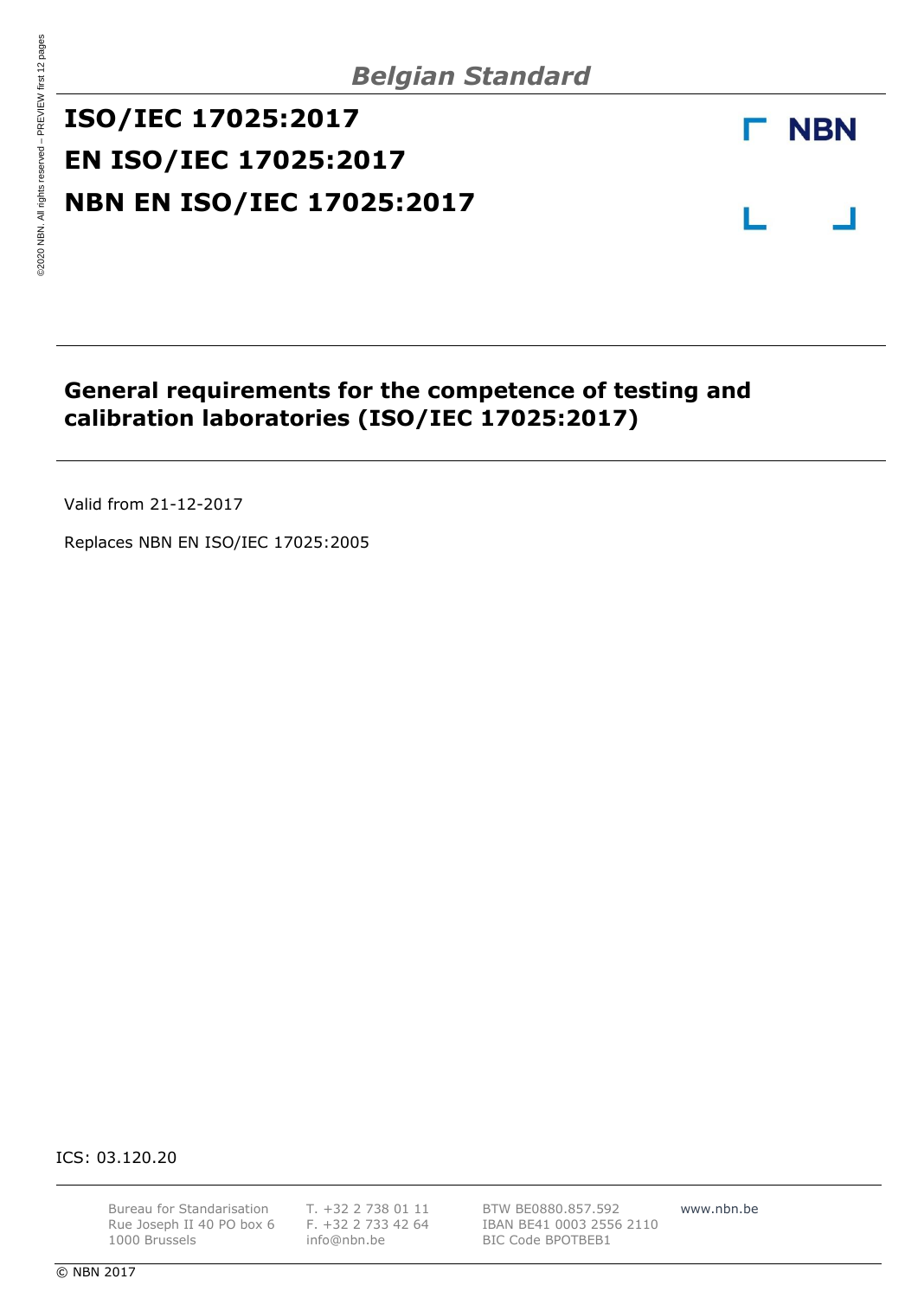NBN EN ISO/IEC 17025:2017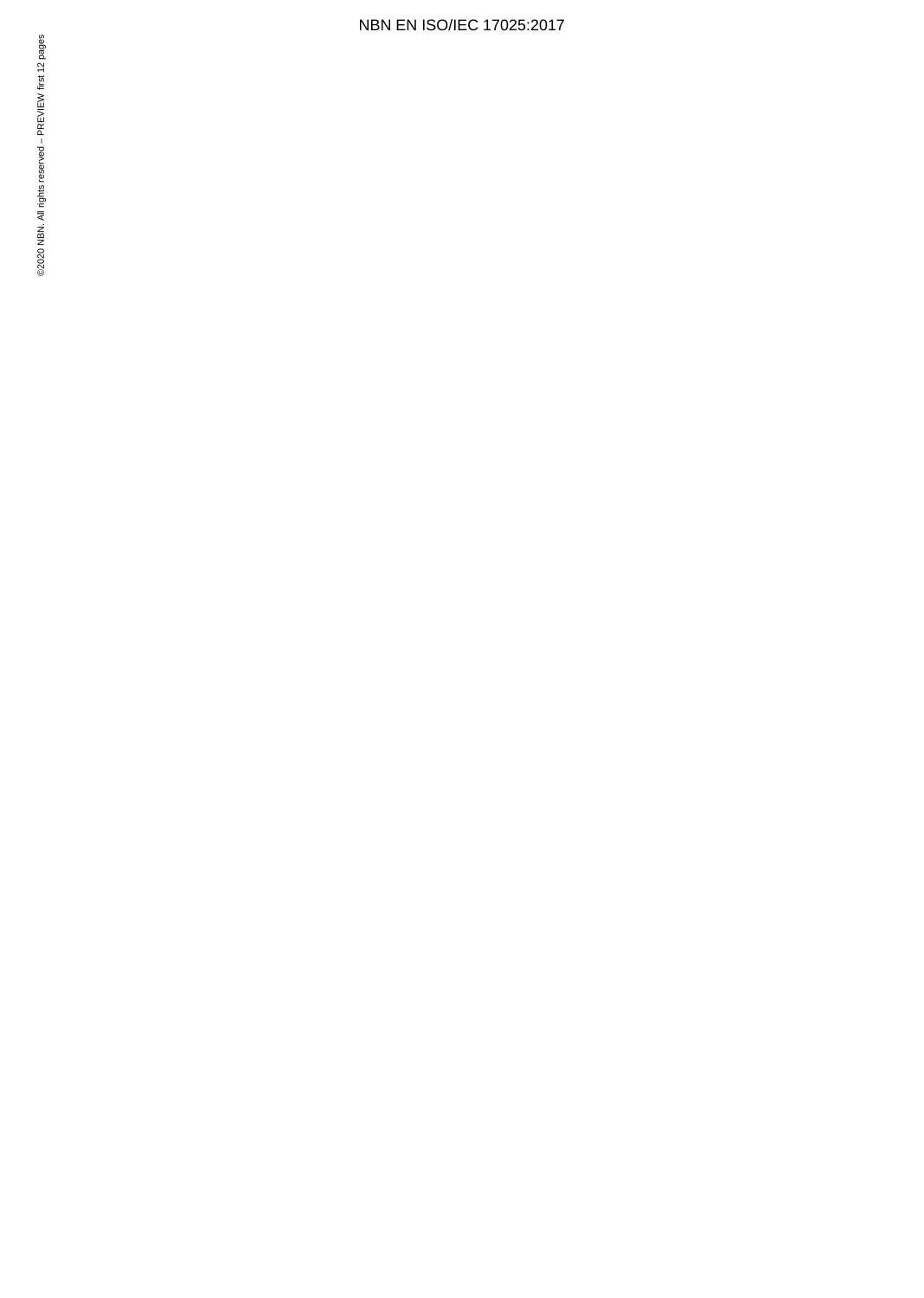# EUROPEAN STANDARD NORME EUROPÉENNE EUROPÄISCHE NORM

# **EN ISO/IEC 17025**

December 2017

ICS 03.120.20 Supersedes EN ISO/IEC 17025:2005

English version

## General requirements for the competence of testing and calibration laboratories (ISO/IEC 17025:2017)

Exigences générales concernant la compétence des laboratoires d'étalonnages et d'essais (ISO/IEC 17025:2017, Version corrigée 2018-03)

 Allgemeine Anforderungen an die Kompetenz von Prüf- und Kalibrierlaboratorien (ISO/IEC 17025:2017)

This European Standard was approved by CEN on 10 November 2017.

CEN and CENELEC members are bound to comply with the CEN/CENELEC Internal Regulations which stipulate the conditions for giving this European Standard the status of a national standard without any alteration. Up-to-date lists and bibliographical references concerning such national standards may be obtained on application to the CEN-CENELEC Management Centre or to any CEN and CENELEC member.

This European Standard exists in three official versions (English, French, German). A version in any other language made by translation under the responsibility of a CEN and CENELEC member into its own language and notified to the CEN-CENELEC Management Centre has the same status as the official versions.

CEN and CENELEC members are the national standards bodies and national electrotechnical committees of Austria, Belgium, Bulgaria, Croatia, Cyprus, Czech Republic, Denmark, Estonia, Finland, Former Yugoslav Republic of Macedonia, France, Germany, Greece, Hungary, Iceland, Ireland, Italy, Latvia, Lithuania, Luxembourg, Malta, Netherlands, Norway, Poland, Portugal, Romania, Serbia, Slovakia, Slovenia, Spain, Sweden, Switzerland, Turkey and United Kingdom.





**CEN-CENELEC Management Centre: Rue de la Science 23, B-1040 Brussels** 

© 2017 CEN/CENELEC All rights of exploitation in any form and by any means reserved worldwide for CEN national Members and for CENELEC Members.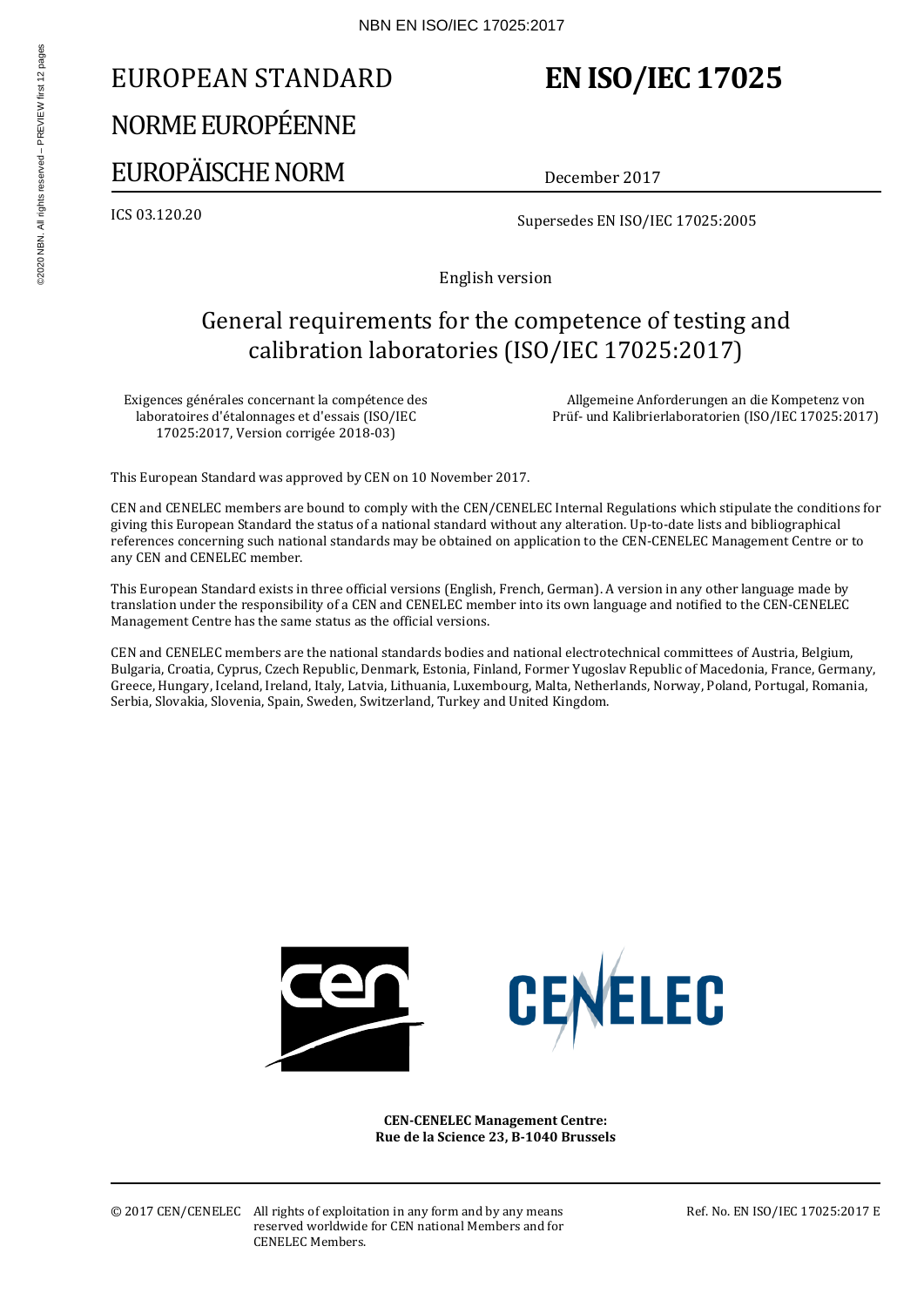#### NBN EN ISO/IEC 17025:2017

## **EN ISO/IEC 17025:2017 (E)**

## **Contents** Page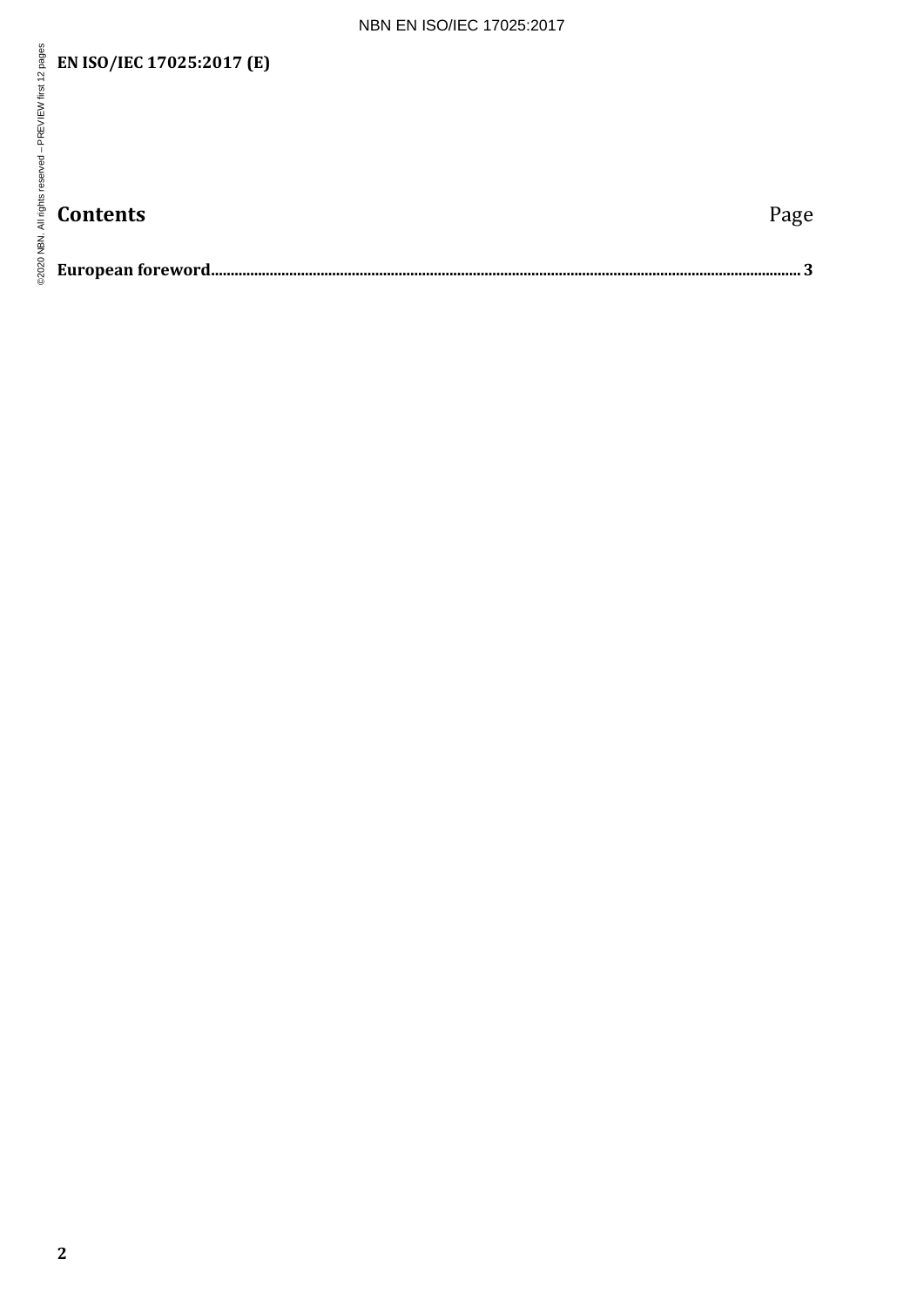#### **European foreword**

This document (EN ISO/IEC 17025:2017) has been prepared by Technical Committee ISO/CASCO "Committee on conformity assessment" in collaboration with Technical Committee CEN/CLC/JTC 1 "Criteria for conformity assessment bodies" the secretariat of which is held by BSI.

This European Standard shall be given the status of a national standard, either by publication of an identical text or by endorsement, at the latest by June 2018 and conflicting national standards shall be withdrawn at the latest by December 2020.

Attention is drawn to the possibility that some of the elements of this document may be the subject of patent rights. CEN shall not be held responsible for identifying any or all such patent rights.

This document supersedes EN ISO/IEC 17025:2005.

According to the CEN-CENELEC Internal Regulations, the national standards organizations of the following countries are bound to implement this European Standard: Austria, Belgium, Bulgaria, Croatia, Cyprus, Czech Republic, Denmark, Estonia, Finland, Former Yugoslav Republic of Macedonia, France, Germany, Greece, Hungary, Iceland, Ireland, Italy, Latvia, Lithuania, Luxembourg, Malta, Netherlands, Norway, Poland, Portugal, Romania, Serbia, Slovakia, Slovenia, Spain, Sweden, Switzerland, Turkey and the United Kingdom.

#### **Endorsement notice**

The text of ISO/IEC 17025:2017 has been approved by CEN as EN ISO/IEC 17025:2017 without any modification.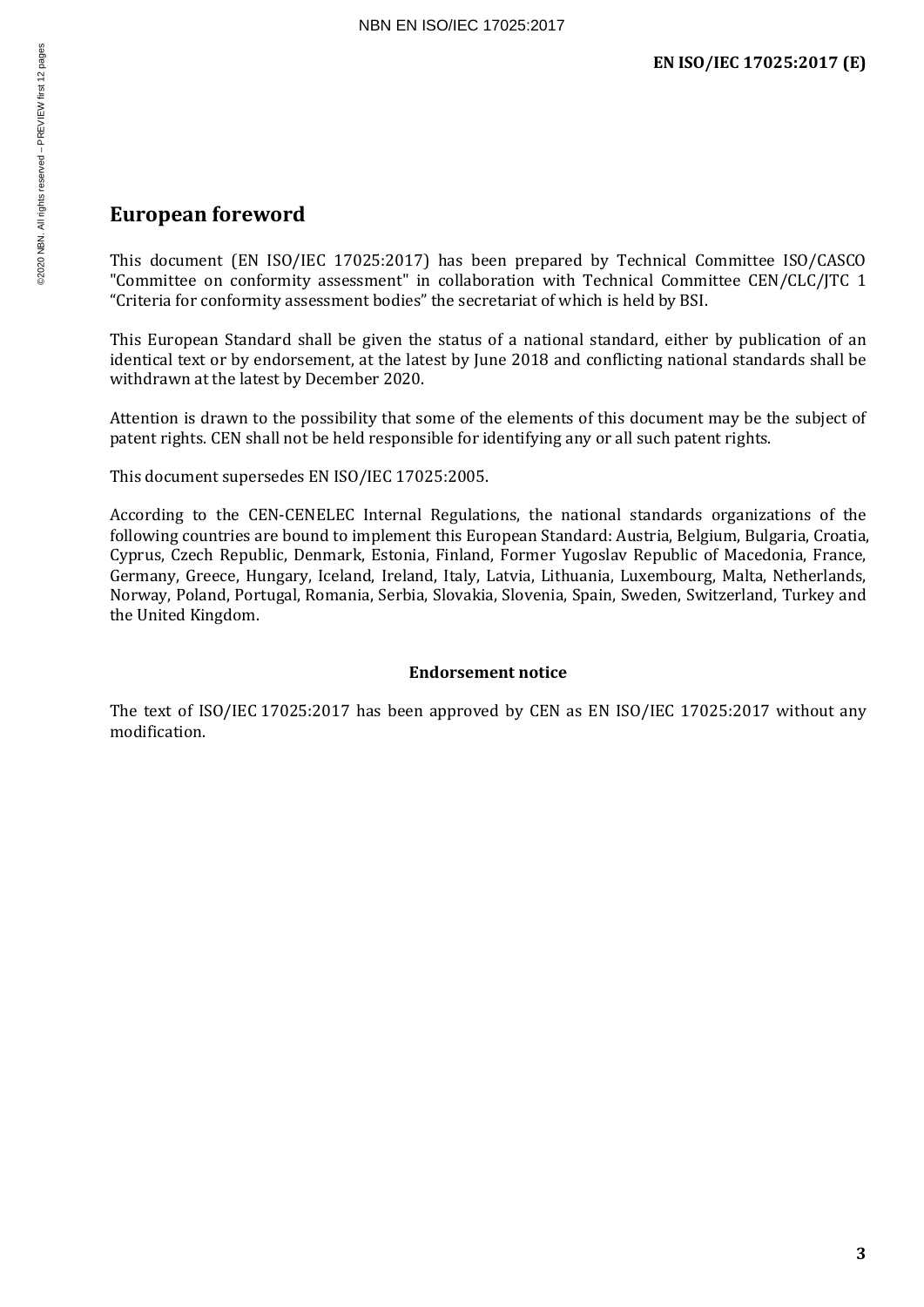# INTERNATIONAL STANDARD

**ISO/IEC 17025**

> Third edition 2017-11

## **General requirements for the competence of testing and calibration laboratories**

*Exigences générales concernant la compétence des laboratoires d'étalonnages et d'essais*



Reference number ISO/IEC 17025:2017(E)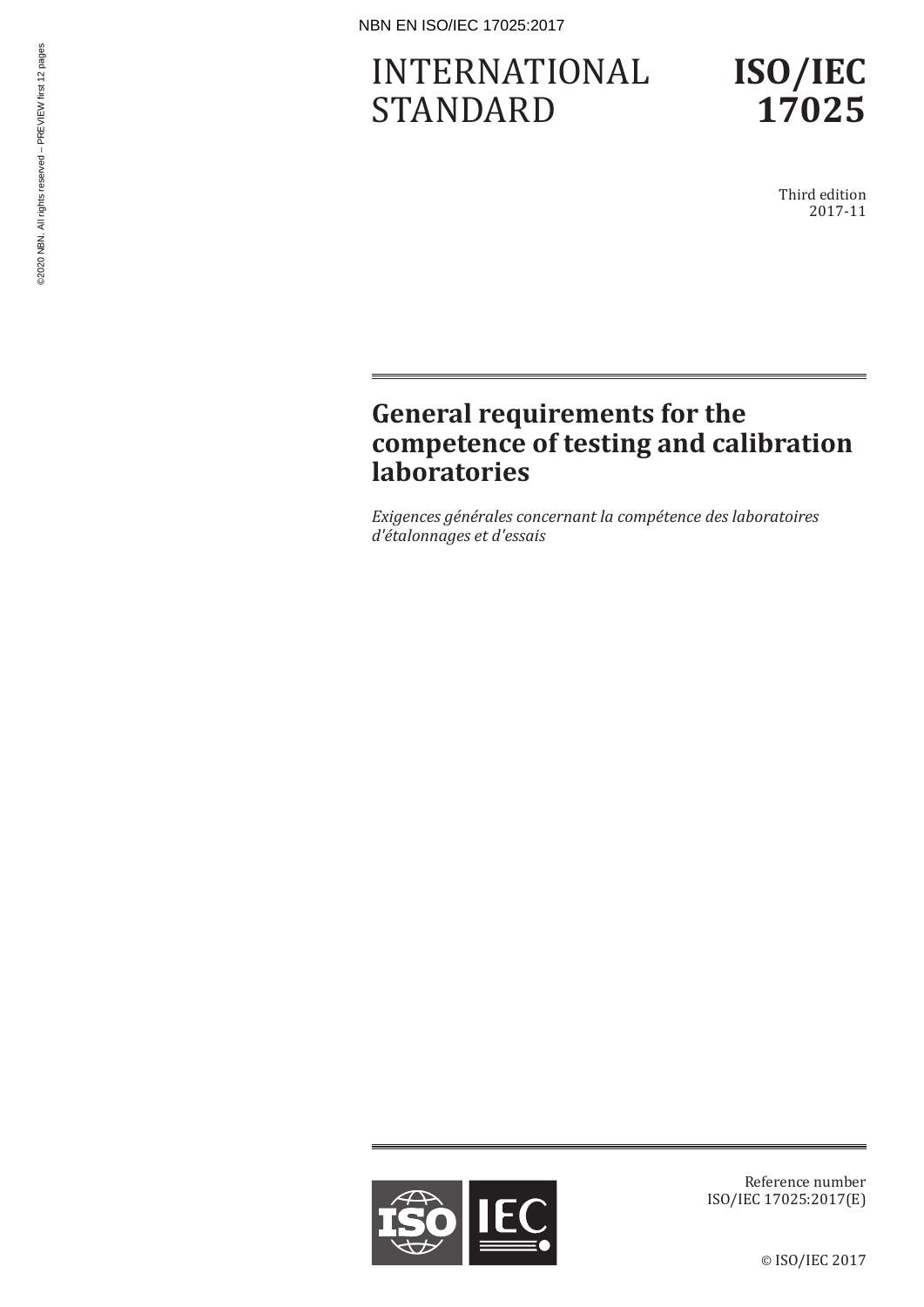#### **ISO/IEC 17025:2017(E)**



© ISO/IEC 2017, Published in Switzerland

All rights reserved. Unless otherwise specified, no part of this publication may be reproduced or utilized otherwise in any form or by any means, electronic or mechanical, including photocopying, or posting on the internet or an intranet, without prior written permission. Permission can be requested from either ISO at the address below or ISO's member body in the country of the requester.

ISO copyright office Ch. de Blandonnet 8 • CP 401 CH-1214 Vernier, Geneva, Switzerland Tel. +41 22 749 01 11 Fax +41 22 749 09 47 copyright@iso.org www.iso.org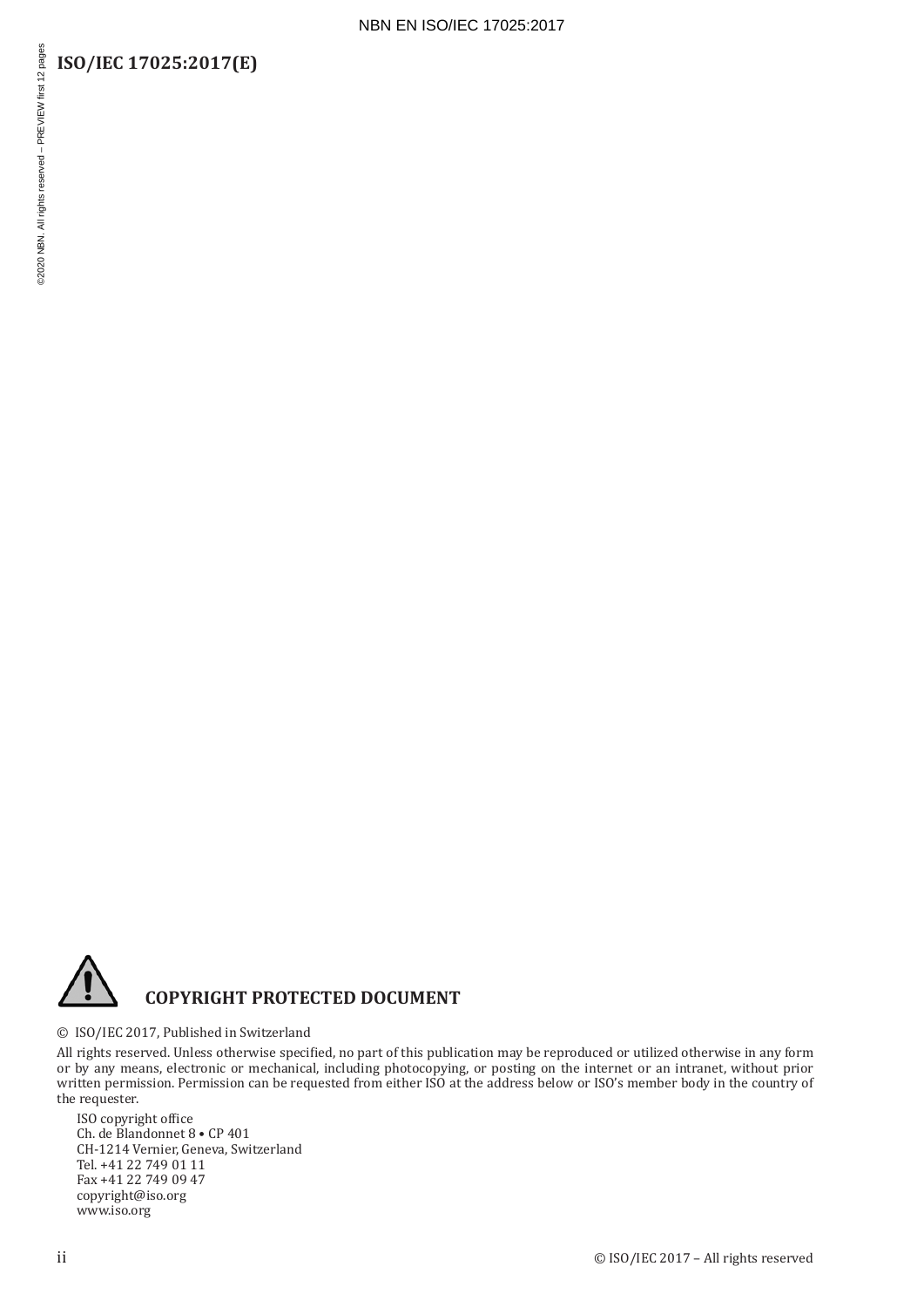## **Contents**

| ×<br>I<br>×<br>۰, |
|-------------------|
|-------------------|

|   |            | $\textbf{For} \textbf{word} \textcolor{red}{\textbf{}} \textcolor{red}{\textbf{}} \textcolor{red}{\textbf{}} \textcolor{red}{\textbf{}} \textcolor{red}{\textbf{}} \textcolor{red}{\textbf{}} \textcolor{red}{\textbf{}} \textcolor{red}{\textbf{}} \textcolor{red}{\textbf{}} \textcolor{red}{\textbf{}} \textcolor{red}{\textbf{}} \textcolor{red}{\textbf{}} \textcolor{red}{\textbf{}} \textcolor{red}{\textbf{}} \textcolor{red}{\textbf{}} \textcolor{red}{\textbf{}} \textcolor{red}{\textbf{}} \textcolor{$ |  |  |  |
|---|------------|---------------------------------------------------------------------------------------------------------------------------------------------------------------------------------------------------------------------------------------------------------------------------------------------------------------------------------------------------------------------------------------------------------------------------------------------------------------------------------------------------------------------|--|--|--|
|   |            |                                                                                                                                                                                                                                                                                                                                                                                                                                                                                                                     |  |  |  |
| 1 |            |                                                                                                                                                                                                                                                                                                                                                                                                                                                                                                                     |  |  |  |
| 2 |            |                                                                                                                                                                                                                                                                                                                                                                                                                                                                                                                     |  |  |  |
| 3 |            |                                                                                                                                                                                                                                                                                                                                                                                                                                                                                                                     |  |  |  |
|   |            |                                                                                                                                                                                                                                                                                                                                                                                                                                                                                                                     |  |  |  |
| 4 | 4.1        |                                                                                                                                                                                                                                                                                                                                                                                                                                                                                                                     |  |  |  |
|   | 4.2        |                                                                                                                                                                                                                                                                                                                                                                                                                                                                                                                     |  |  |  |
| 5 |            |                                                                                                                                                                                                                                                                                                                                                                                                                                                                                                                     |  |  |  |
| 6 |            |                                                                                                                                                                                                                                                                                                                                                                                                                                                                                                                     |  |  |  |
|   | 6.1        |                                                                                                                                                                                                                                                                                                                                                                                                                                                                                                                     |  |  |  |
|   | 6.2        | Personnel <u>2003</u> 5                                                                                                                                                                                                                                                                                                                                                                                                                                                                                             |  |  |  |
|   | 6.3        |                                                                                                                                                                                                                                                                                                                                                                                                                                                                                                                     |  |  |  |
|   | 6.4        |                                                                                                                                                                                                                                                                                                                                                                                                                                                                                                                     |  |  |  |
|   | 6.5        |                                                                                                                                                                                                                                                                                                                                                                                                                                                                                                                     |  |  |  |
|   | 6.6        |                                                                                                                                                                                                                                                                                                                                                                                                                                                                                                                     |  |  |  |
| 7 |            |                                                                                                                                                                                                                                                                                                                                                                                                                                                                                                                     |  |  |  |
|   | 7.1        |                                                                                                                                                                                                                                                                                                                                                                                                                                                                                                                     |  |  |  |
|   | 7.2        |                                                                                                                                                                                                                                                                                                                                                                                                                                                                                                                     |  |  |  |
|   |            | 7.2.1                                                                                                                                                                                                                                                                                                                                                                                                                                                                                                               |  |  |  |
|   | 7.3        |                                                                                                                                                                                                                                                                                                                                                                                                                                                                                                                     |  |  |  |
|   | 7.4        |                                                                                                                                                                                                                                                                                                                                                                                                                                                                                                                     |  |  |  |
|   | 7.5        |                                                                                                                                                                                                                                                                                                                                                                                                                                                                                                                     |  |  |  |
|   | 7.6        |                                                                                                                                                                                                                                                                                                                                                                                                                                                                                                                     |  |  |  |
|   | 7.7        | Ensuring the validity of results <b>Supplied Strategie and Strategie and Strategie and Strategie and Strategie and Strategie and Strategie and Strategie and Strategie and Strategie and Strategie and Strategie and Strategie a</b>                                                                                                                                                                                                                                                                                |  |  |  |
|   | 7.8        |                                                                                                                                                                                                                                                                                                                                                                                                                                                                                                                     |  |  |  |
|   |            | 7.8.1                                                                                                                                                                                                                                                                                                                                                                                                                                                                                                               |  |  |  |
|   |            | 7.8.2                                                                                                                                                                                                                                                                                                                                                                                                                                                                                                               |  |  |  |
|   |            | Specific requirements for test reports <b>Manual Community</b> 15<br>7.8.3                                                                                                                                                                                                                                                                                                                                                                                                                                          |  |  |  |
|   |            | 7.8.4<br>7.8.5                                                                                                                                                                                                                                                                                                                                                                                                                                                                                                      |  |  |  |
|   |            | 7.8.6                                                                                                                                                                                                                                                                                                                                                                                                                                                                                                               |  |  |  |
|   |            | 7.8.7                                                                                                                                                                                                                                                                                                                                                                                                                                                                                                               |  |  |  |
|   |            | 7.8.8                                                                                                                                                                                                                                                                                                                                                                                                                                                                                                               |  |  |  |
|   | 7.9        |                                                                                                                                                                                                                                                                                                                                                                                                                                                                                                                     |  |  |  |
|   | 7.10       |                                                                                                                                                                                                                                                                                                                                                                                                                                                                                                                     |  |  |  |
|   | 7.11       |                                                                                                                                                                                                                                                                                                                                                                                                                                                                                                                     |  |  |  |
| 8 |            | Management system requirements <b>Management</b> System 19                                                                                                                                                                                                                                                                                                                                                                                                                                                          |  |  |  |
|   | 8.1        |                                                                                                                                                                                                                                                                                                                                                                                                                                                                                                                     |  |  |  |
|   |            | 8.1.1                                                                                                                                                                                                                                                                                                                                                                                                                                                                                                               |  |  |  |
|   |            | 8.1.2                                                                                                                                                                                                                                                                                                                                                                                                                                                                                                               |  |  |  |
|   |            | 8.1.3                                                                                                                                                                                                                                                                                                                                                                                                                                                                                                               |  |  |  |
|   | 8.2<br>8.3 |                                                                                                                                                                                                                                                                                                                                                                                                                                                                                                                     |  |  |  |
|   | 8.4        |                                                                                                                                                                                                                                                                                                                                                                                                                                                                                                                     |  |  |  |
|   | 8.5        |                                                                                                                                                                                                                                                                                                                                                                                                                                                                                                                     |  |  |  |
|   | 8.6        |                                                                                                                                                                                                                                                                                                                                                                                                                                                                                                                     |  |  |  |
|   | 8.7        |                                                                                                                                                                                                                                                                                                                                                                                                                                                                                                                     |  |  |  |
|   | 8.8        |                                                                                                                                                                                                                                                                                                                                                                                                                                                                                                                     |  |  |  |
|   | 8.9        |                                                                                                                                                                                                                                                                                                                                                                                                                                                                                                                     |  |  |  |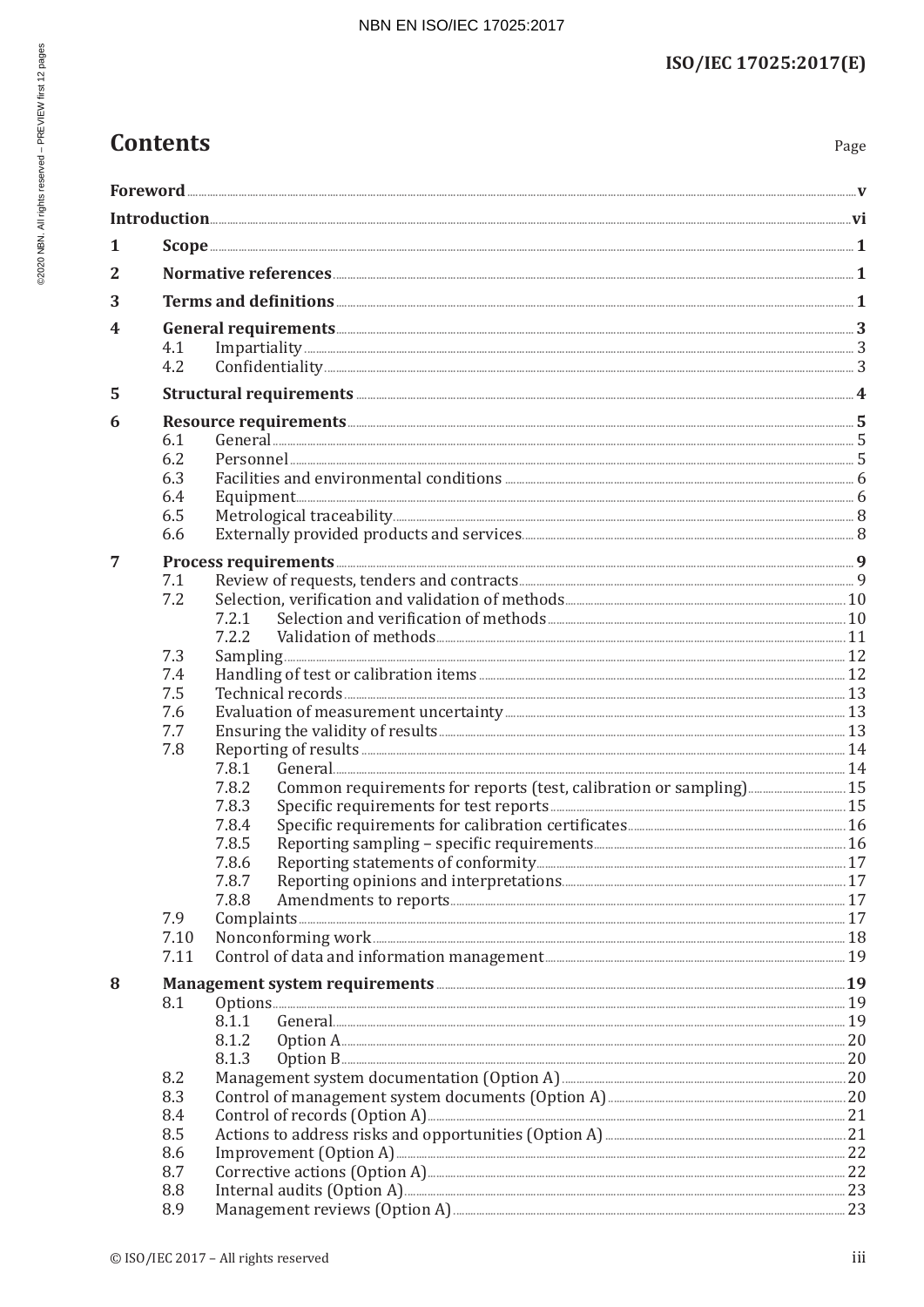## ISO/IEC 17025:2017(E)

| . 25 |
|------|
|      |
| 79   |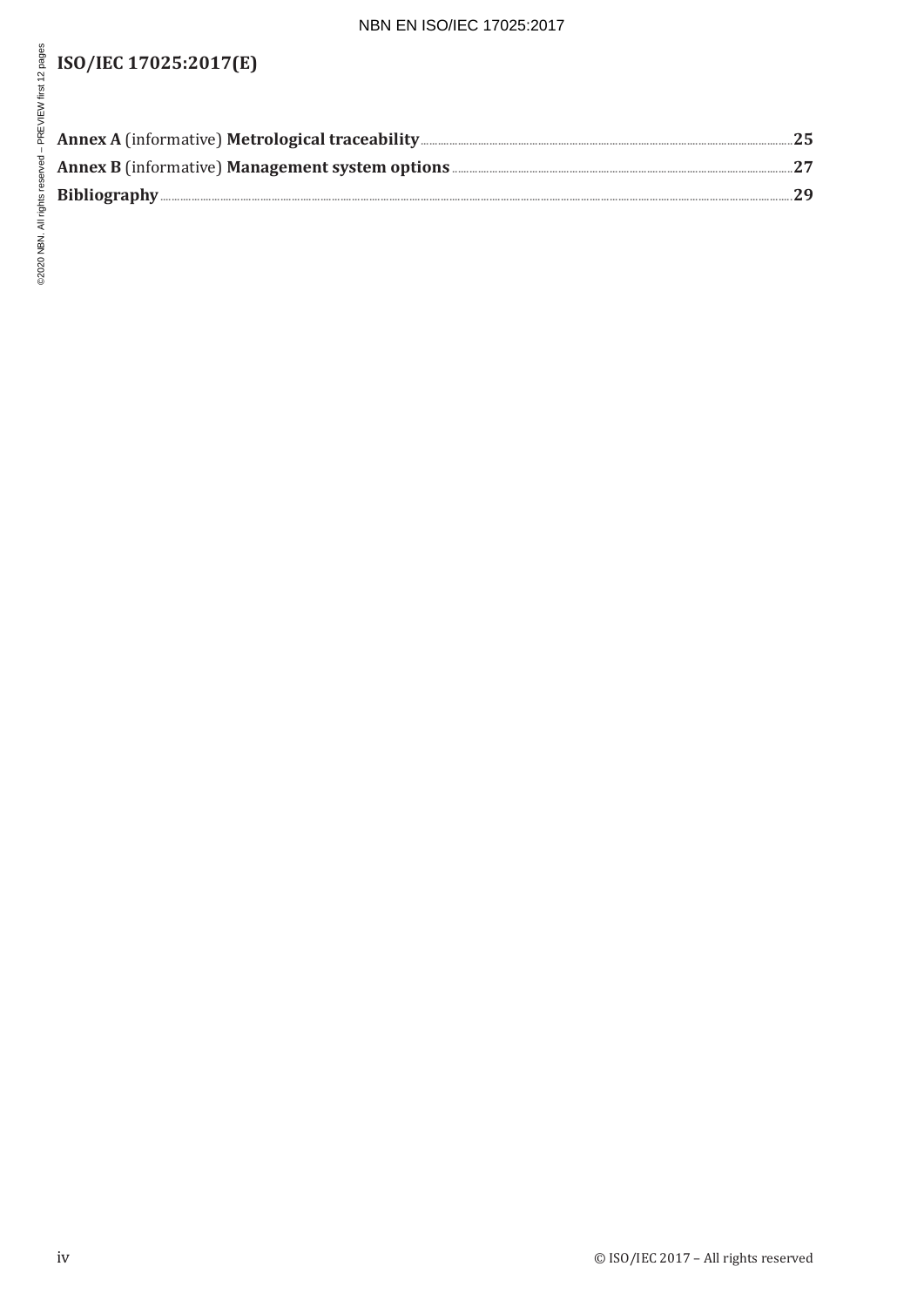### **Foreword**

ISO (the International Organization for Standardization) is a worldwide federation of national standards bodies (ISO member bodies). The work of preparing International Standards is normally carried out through ISO technical committees. Each member body interested in a subject for which a technical committee has been established has the right to be represented on that committee. International organizations, governmental and non-governmental, in liaison with ISO, also take part in the work. In the field of conformity assessment, ISO and the International Electrotechnical Commission (IEC) develop joint ISO/IEC documents under the management of the ISO Committee on Conformity assessment (ISO/CASCO).

The procedures used to develop this document and those intended for its further maintenance are described in the ISO/IEC Directives, Part 1. In particular the different approval criteria needed for the different types of ISO documents should be noted. This document was drafted in accordance with the editorial rules of the ISO/IEC Directives, Part 2 (see www.iso.org/directives).

Attention is drawn to the possibility that some of the elements of this document may be the subject of patent rights. ISO shall not be held responsible for identifying any or all such patent rights. Details of any patent rights identified during the development of the document will be in the Introduction and/or on the ISO list of patent declarations received (see www.iso.org/patents).

Any trade name used in this document is information given for the convenience of users and does not constitute an endorsement.

For an explanation on the voluntary nature of standards, the meaning of ISO specific terms and expressions related to conformity assessment, as well as information about ISO's adherence to the World Trade Organization (WTO) principles in the Technical Barriers to Trade (TBT) see the following URL: <u>www.iso.org/iso/foreword.html</u>.

This document was prepared by the ISO Committee on Conformity Assessment (CASCO) and circulated for voting to the national bodies of both ISO and IEC, and was approved by both organizations.

This third edition cancels and replaces the second edition (ISO/IEC 17025:2005), which has been technically revised.

The main changes compared to the previous edition are as follows:

- the risk-based thinking applied in this edition has enabled some reduction in prescriptive requirements and their replacement by performance-based requirements;
- there is greater flexibility than in the previous edition in the requirements for processes, procedures, documented information and organizational responsibilities;
- a definition of "laboratory" has been added (see  $3.6$ ).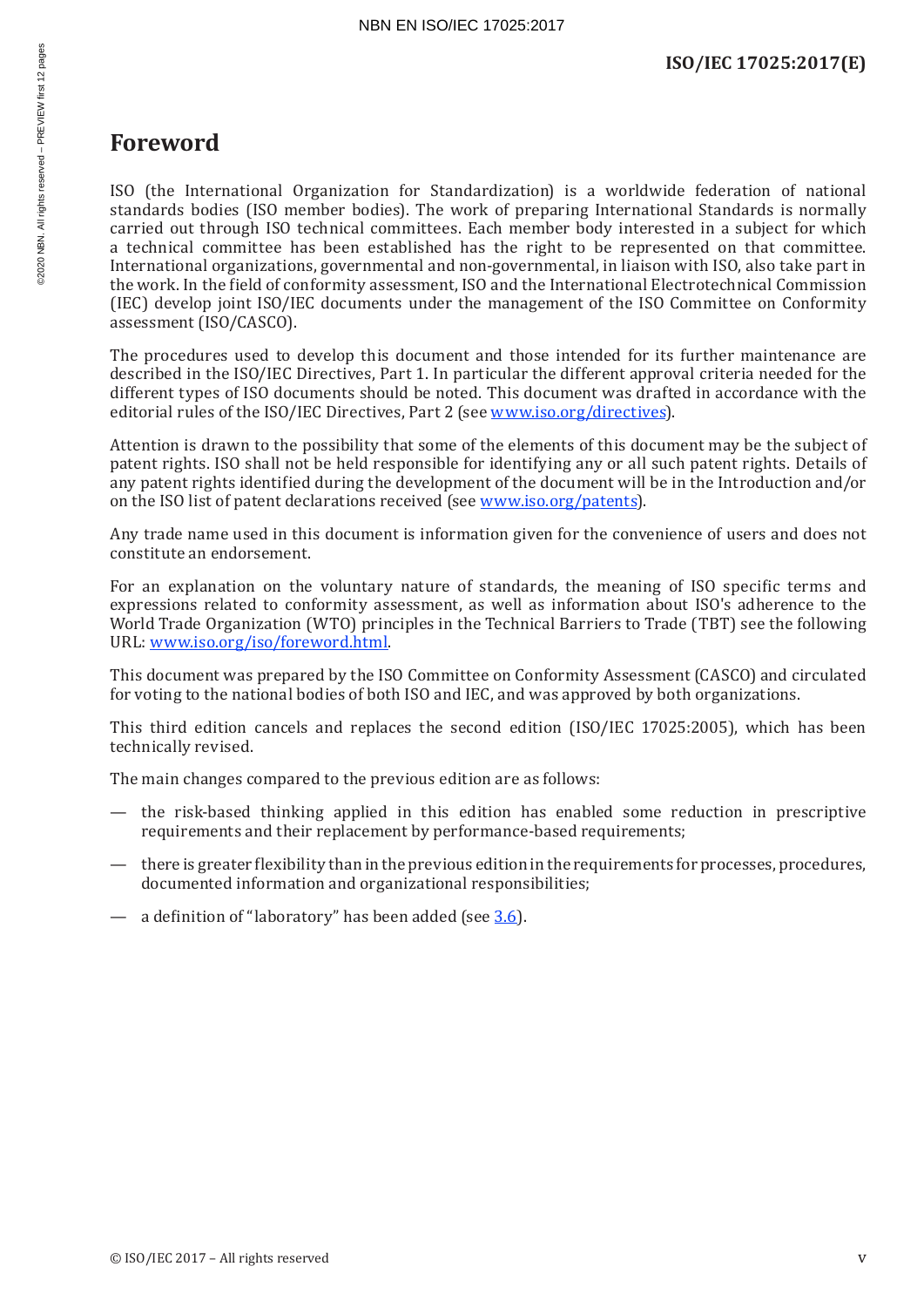## **ISO/IEC 17025:2017(E)**

## **Introduction**

This document has been developed with the objective of promoting confidence in the operation of laboratories. This document contains requirements for laboratories to enable them to demonstrate they operate competently, and are able to generate valid results. Laboratories that conform to this document will also operate generally in accordance with the principles of ISO 9001.

This document requires the laboratory to plan and implement actions to address risks and opportunities. Addressing both risks and opportunities establishes a basis for increasing the effectiveness of the management system, achieving improved results and preventing negative effects. The laboratory is responsible for deciding which risks and opportunities need to be addressed.

The use of this document will facilitate cooperation between laboratories and other bodies, and assist in the exchange of information and experience, and in the harmonization of standards and procedures. The acceptance of results between countries is facilitated if laboratories conform to this document.

In this document, the following verbal forms are used:

- "shall" indicates a requirement;
- "should" indicates a recommendation;
- "may" indicates a permission;
- "can" indicates a possibility or a capability.

Further details can be found in the ISO/IEC Directives, Part 2.

For the purposes of research, users are encouraged to share their views on this document and their priorities for changes to future editions. Click on the link below to take part in the online survey:

17025\_ed3\_usersurvey